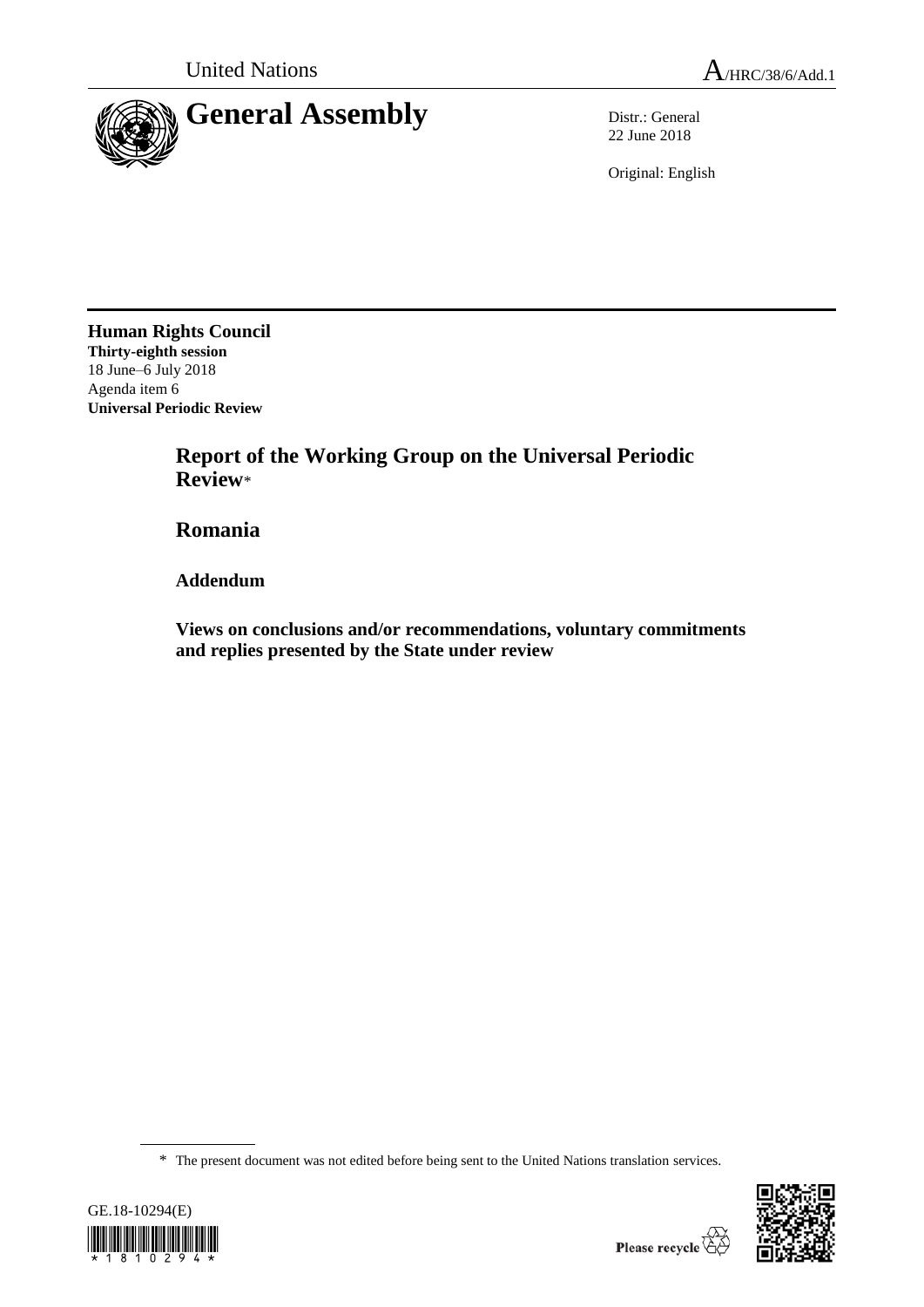1. Romania presents its response to recommendations made during the Universal Periodic Review on 16 January 2018. The following brief comments set out Romania's position on each recommendation. References are made to its National Report for the UPR third cycle.

## **I. Romania notes the following 37 recommendations: 5–10, 16, 17, 24, 34, 35, 44, 45, 47, 55, 87, 95, 101, 127, 143, 144, 145, 147, 148, 157, 188, 174, 175, 177-181, 194, 198, 200, 201 and partially notes recommendations 21, 66 and 67. The rationale for this position is the following**

2. Regarding *recommendations 5–10 and 201* Romania has not signed the ILO Convention no. 189. Regarding the International Convention on the Protection of Rights of All Migrant Workers and Members of Their Families, Romania states that the basic principles expressed in the text are comprised in the existing national legislation which is in line with EU regulations in this area. Romania remains fully committed to the protection of rights of members of all vulnerable groups, including migrants.

3. Romania notes *recommendations 16 and 17*, adding that it has not signed the Optional Protocol to ICESCR. Romania **partially notes** *recommendation 21* only as to the ratification of ICESCR Optional Protocol.

4. As to *recommendation 24*, it is up to each national institution to establish its own procedure when designating candidates for elections for UN treaty bodies.

5. Romania notes *recommendation 34*. Currently, each institution ensures, per its field of intervention, the preparation of the sectoral national reports to international and regional human rights mechanisms and coordinates follow-up to recommendations.

6. Regarding *recommendation 35*, Romania reiterates that there is no duplication as regards the NHRI, as reflected in the National Report<sup>1</sup>.

7. Romania notes *recommendations 44 and 45* as it considers that they have **already been complied** with. Since its EU integration, Romania transposed all six EU Directives and the European acquis in the field of gender equality. The principles of equal opportunities and equal treatment between women and men are transposed in the national legislation, institutional mechanism, public policies and are reflected at civil society level. Important concepts are regulated by the main legal act in the field, such as: direct and indirect discrimination based on sex, sexual and psychological harassment, equal pay for equal work, positive actions, multiple-discrimination, sex, gender stereotype, gender budgeting. The law also includes specific measures for implementing the gender perspective in the labour market, education, eliminating gender roles and encouraging equal participation of men and women in the decision making process. The National Agency for Equal Opportunities between Women and Men was established in 2015 with a role in implementing public policies and strategies; legislative initiatives; data collection; designing and implementing programs and awareness campaigns<sup>2</sup>; cooperating with central and local authorities and NGOs. Based on the above, Romania reaffirms its commitment to promote gender equality.

8. Romania notes *recommendations 47 and 148*, affirming that measures to improve the exercise by women of their rights to reproductive health are already in place, but there are no means to guarantee that public statements on this topic would be stopped as this would impede on the freedom of speech.

9. Romania notes *recommendations 55, 157, 188, 194*, as they have **already been complied** with. The Romanian legislation provides for and guarantees equal rights and unhindered access to services for all Romanian citizens and, at the same time, it prohibits and sanctions all forms of discrimination, including on ethnic grounds. Furthermore, the Romanian authorities have been taken positive measures and implemented targeted programs to ensure equal and non-discriminatory access to, among other, quality education, housing, health and employment for all citizens with an emphasis on the Roma community.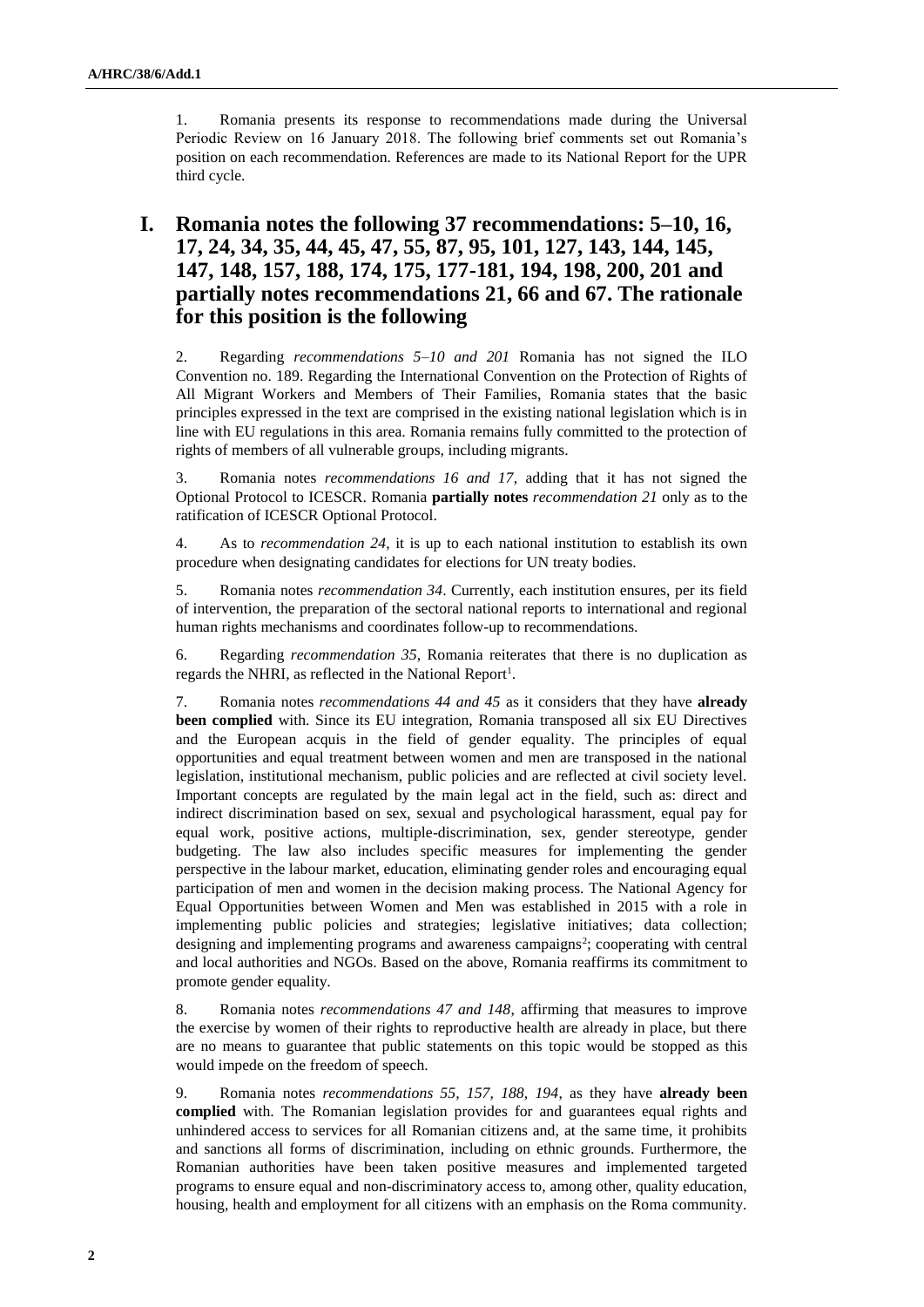Romania also notes *recommendation 198* pointing out that it does not collect any data based on ethnicity criteria.

10. However, **Romania supports** *recommendations 53–54 and 56–59* on continuing its efforts to combat discrimination against Roma in accordance with the national legislation. The National Contact Point for Roma has the task of assessing the compliance with the cross-cutting non-discrimination criteria, equal opportunities, sustainable development, non-segregation, housing infrastructure, urban mobility or education, including through awareness campaigns. In line with its position detailed in the National Report<sup>3</sup>, **Romania accepts** *recommendations 182–187, 189-193, 195, 197* and it will continue to implement the Romanian Government Strategy for the inclusion of Romanian citizens belonging to Roma minority 2015-2020, present the yearly implementation report to the European Commission and, based on the evaluation, improve and amend the Strategy. Programs and measures designed to strengthen the overall inclusion of the Roma community will be further developed.

11. Romania **partially notes** *recommendation 66* only as to the first thesis and brings to attention that Government Ordinance no. 137/2000 on preventing and sanctioning all acts of discrimination contains an open list of discrimination criteria as the law refers to any other criteria that can lead to an undue restriction of rights and fundamental freedoms in the political, economic, social and cultural field. With regard to the second thesis, there is no legal obligation to legalize same-sex marriage and currently there are two draft laws pending that deal with legal partnership, including for same-sex couples.

12. Given the elements presented above, Romania also **partially notes** *recommendation 67* only as to the second thesis. As to organizing a constitutional referendum, Romania recalls that this pertains to a sovereign right of the Parliament as it is within its prerogatives to adopt a law that would lead to the revision of the Constitution, but the approval of such a law shall be done only after having consulted the people by means of a referendum. Even so, a referendum as mentioned in the second thesis of the recommendation would not lead to any change in the legal framework that governs family and marriage. The Constitutional Court (decision no. 580/2016, para. 40) states that the notion of family is much broader than that proposed by the initiator of the constitutional revision and it falls under art. 26 of the Constitution on the right to intimate, family and private life. With regard to the first thesis, currently there is an ongoing debate on a draft law on civil partnership, initiated by the National Council for Combatting Discrimination (NCCD). According to the Constitution, same-sex marriages are not allowed.

13. Romania notes *recommendation 95*; the adoption of new laws and the modification of the existing legislation, takes into consideration the social interest, the legislative policy and the necessity to align the national legislation to the EU acquis, the international treaties and the ECHR jurisprudence.

14. Romania notes *recommendation 101*. The legislation in place on the enforcement of sentences and detention measures provides for sufficient safeguards to ensure the respect for human dignity, to prevent torture and inhuman treatment and to punish such offenses.

Romania notes *recommendation 127* adding that, concerning workers' rights, the legislation stipulates no delimitation of professions or sectors of activity and, thus, all workers fully enjoy and benefit from all rights.

16. Romania notes *recommendations 143–145* adding that topics pertaining to sexual education<sup>4</sup> are taught within the mandatory school curricula (biology, civic education, counselling) or the corresponding optional school subjects provided at national, regional and local levels or included in the educational offer of schools. Such topics are also approached in extracurricular activities.

17. Romania notes *recommendation 147* stating that such legislation already exists. The national legislation prohibits all forms of discrimination, thus, divorce and settlement legislation is applied indiscriminately to men and women.

18. Romania notes *recommendations 174, 175, 177–181* pointing out the following: Romania managed to develop, with the important and substantial contribution of the members of the 20 national minorities that live on its territory, a system for the protection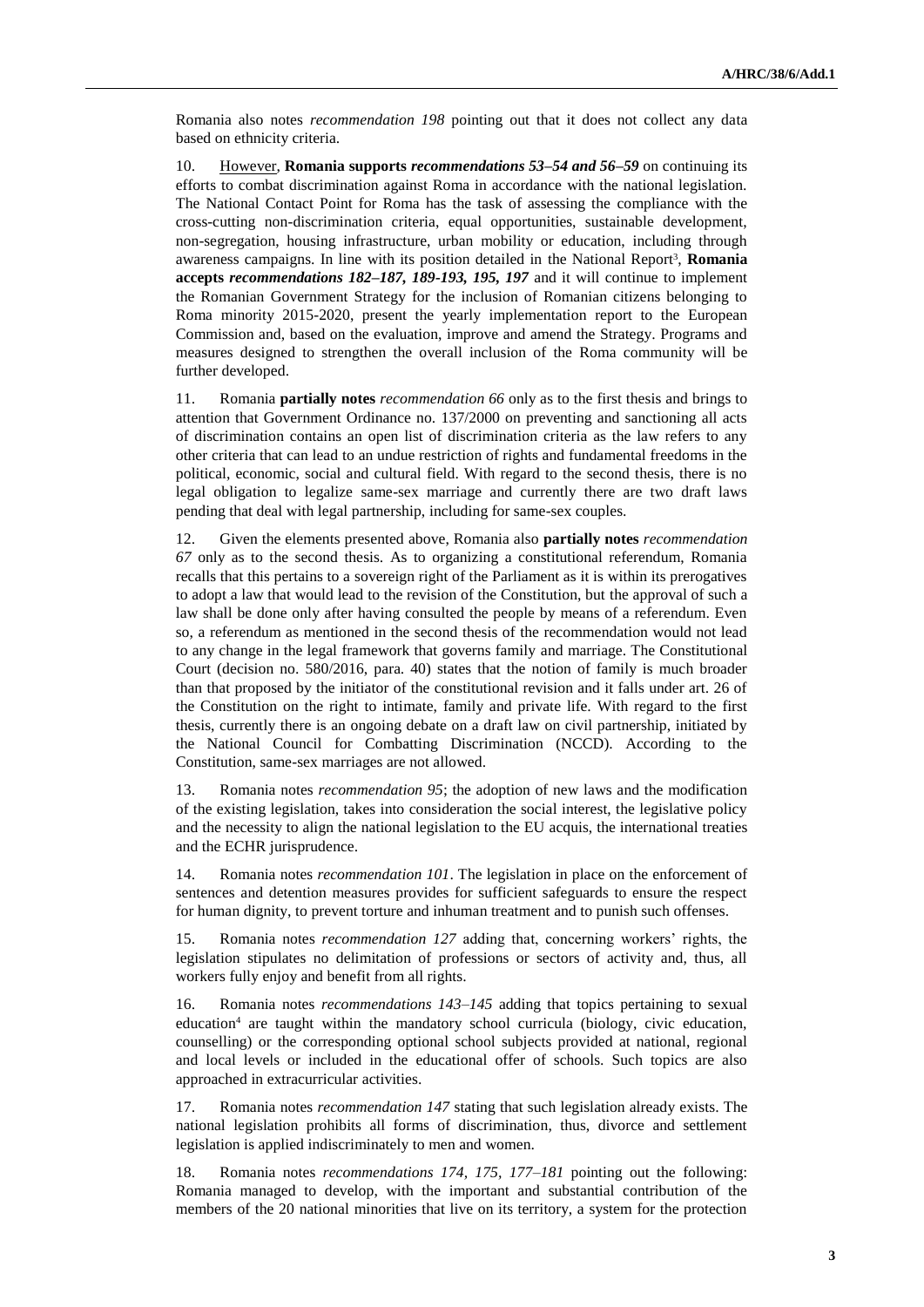of their rights to ethnic, cultural, linguistic, religious identity which stands above international standards in the field. Romania is one of the few European states that assumed the highest commitments in the field of protection of 20 minority languages spoken on its territory and is doing its utmost to deliver on its commitments. The legal and institutional system designed to guarantee the respect for and promotion of the rights of persons belonging to national minorities living on its territory has proved efficient in terms of protecting and promoting their cultural, linguistic and religious identity. This system has come to be seen as a best practices model at European and international level.

Specifically, Romania ensures the right of every individual who freely declares that he/she belongs to a national minority to use his/her mother tongue when dealing with public authorities and judiciary, to be taught in his/her mother tongue (at all levels of education), to have religious service in his/her mother tongue, to have access to media in the mother tongue, to be involved in public life and public decision making concerning the entire society, including but not limited to issues of interest for the minority he/she belongs to. Moreover, Romania promotes cultural activities that develop the identity of persons belonging to national minorities, through substantial financial allocations geared through representative organizations of the national minorities.

20. The relevant legal framework, starting with the Constitution, is made up of numerous regulations concerning all aspects of social life. It must be emphasized that positive discrimination as regards persons belonging to national minorities is justified insofar as it concerns the protection and promotion of ethnic, cultural, linguistic and religious identity. No measures in other fields can be promoted on discriminatory basis on considerations of ethnicity or other kind of rationale as it would run against international law.

21. Concerning *recommendation 177*, Romania has already specific legislation which regulates property restitution to ethnic minorities and religious denominations, legislation validated by the Council of Europe as being is in line with the ECHR jurisprudence.

22. Regarding *recommendation 179,* Romania points out that the right of peaceful assembly is applicable without restrictions, within the requirements of the law.

23. However, **Romania supports** *recommendations 176 and 199* and it will continue to implement legislation and policies as regards the protection and promotion of the rights of persons belonging to national minorities living in Romania in all fields, in accordance with its European and international commitments.

24. Romania notes *recommendation 200*, as it has **already been complied** with. Since 2006, Romania assumed targets in the field of gender equality that were implemented through three strategic documents. Currently, the process of adopting a new National Strategy in the field for 2018-2021 is ongoing.

## **II. Romania supports the remaining 163 recommendations and adds the following comments on some of them**

25. Romania considers that **the following recommendations are already implemented**: 23, 37, 38, 42, 50, 51, 52, 53<sup>5</sup>, 71, 74, 100, 103, 104, 105, 196, and 203. By acceding to the Convention against Torture and Other Cruel, Inhuman or Degrading Treatment or Punishment, Romania recognizes CAT's competence to receive individual communications (*recommendation 23*). Concerning r*ecommendations 71 and 74*, the norm of law is applicable to everyone, without discrimination. Furthermore, in 2017, the codes of conduct for the members of the Government and, respectively, of the Parliament were adopted. As described in the National Report<sup>6</sup>, *recommendation 100* is **partially implemented**; the Strategy for the development of the judiciary (2015-2020) aims at making the judiciary more efficient, accessible and at ensuring a better quality of the justice act. Romania considers *recommendation 105* **already implemented**; an efficient mechanism for lodging complaints against alleged abuses by police officers is in place within the Romanian Police. In such criminal cases the investigation is performed by the criminal prosecution bodies. Simultaneously, an internal prevention mechanism is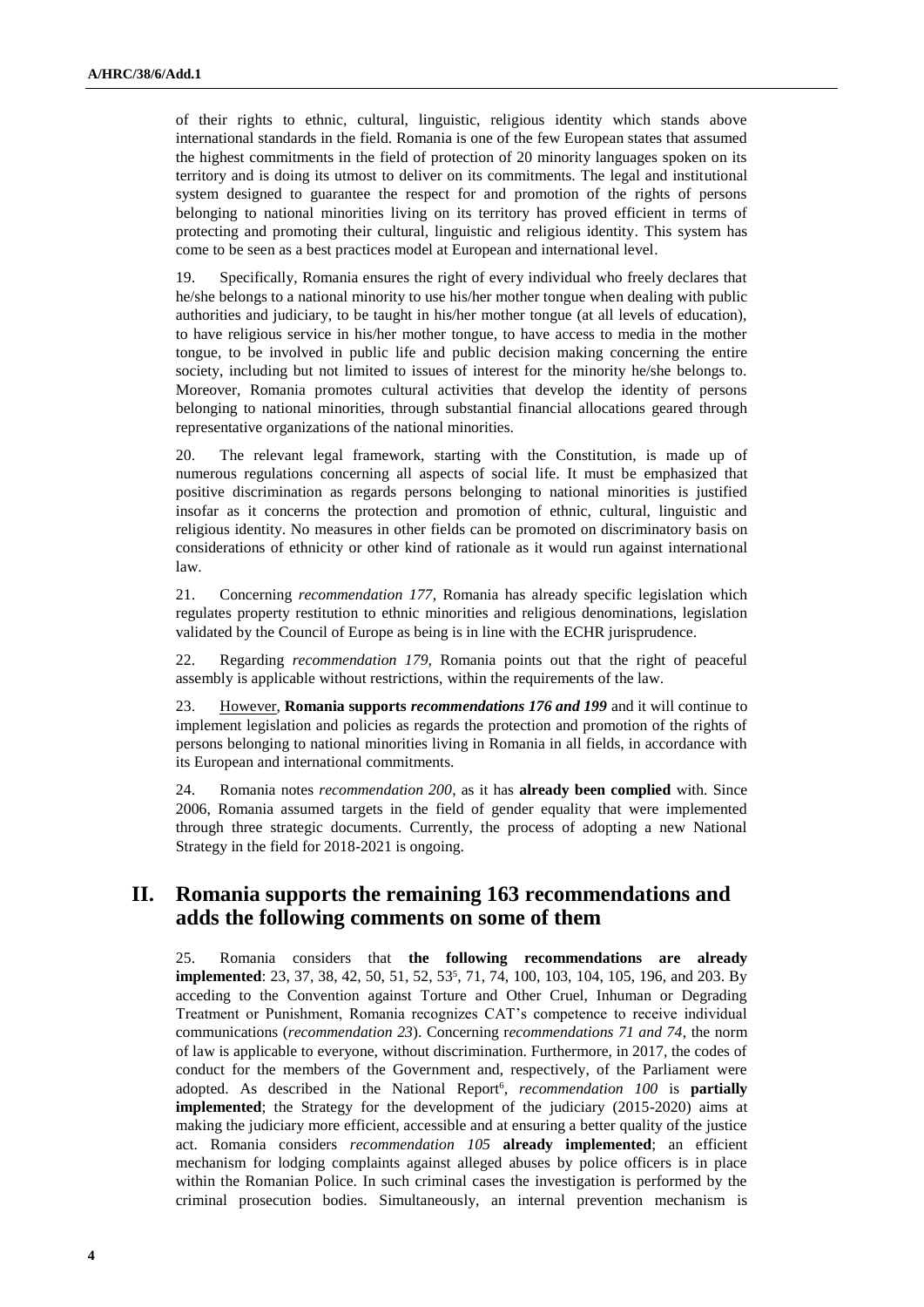activated. An internal investigation is carried out in cases that do not fall under the criminal legislation. In 2015, by order of the Prosecutor General the investigation of ill-treatment allegations was organized. When police officers are being accused of inhuman or degrading treatments, the criminal cases are taken over from hierarchically inferior prosecutor's offices to superior ones, as to ensure effective independence. Prosecutors that deal mainly with this type of cases were appointed. Also, at the level of prosecutors' offices attached to the courts of appeal, prosecutors were appointed for monitoring progress of criminal investigations, in terms of length of the procedure and compliance with the ECHR jurisprudence.

26. In 2018, the Ombudsman will initiate the NHRI accreditation process (*recommendation 25*). The newly established Ombudsman for Children functions under the supervision of the Ombudsman and acts to promote and protect the rights of children under the age of 18. It is coordinated by one of the Ombudsman's deputies, appointed in April 2018 for a 5-year term. The organizational procedures are ongoing; the budget for 2018 has been approved along with the allocation of 18 positions at central and territorial structures. The protection of youth rights falls under the competence of another Ombudsman's deputies (*recommendations 29–33*).

27. Regarding *recommendations 36 and 97–99*, the procedures that must be fulfilled as to modify the Justice Laws and Criminal Codes provide the necessary guarantees in order to ensure the respect for human rights and European democratic values, including the Venice Commission's standards. The process of amending the Codes was determined by the necessity to bring their provisions in line with the decisions of the Constitutional Court and the European instruments.

28. On *recommendations 82, 83 and 96* with regard to the independence of the judiciary, Romania adds that the National Anticorruption Strategy 2016-2020 provides for the specific objective of enhancing integrity, reducing vulnerabilities and corruption risks in the judiciary. The 2017 progress report<sup>7</sup> on the implementation of the Strategy has been presented in April 2018.

29. Regarding *recommendation 68*, according to the Criminal Procedure Code, victims of hate crimes and of a criminal offense due to prejudices or discrimination are considered vulnerable persons and benefit from specific protection measures provided by the law. Hate crimes and hate speech cases are investigated by the Romanian Police by applying fines or initiating criminal cases. Cases exceeding their competence are referred to NCCD.

30. From January 2018, the Prosecutor General started to collect disaggregated data on criminal offenses on the discrimination criteria provided by the Criminal Code. Since 2017, the Romanian Police have taken measures to collect disaggregated data and to initiate a methodology for investigating hate crimes (*recommendations 76 and 77*).

31. On *recommendation 107*, Romania fights against the phenomenon, as assimilated in the national and EU legislation.

32. Regarding *recommendations 79–81, 129*, funding and human resources in education are provided without discrimination. There are no specific or distinct budgets for rural areas. However, additional funding for schools in rural areas is provided. The law forbids classroom segregation. Fully acknowledging the needs and particular challenges faced by disadvantaged communities, including in rural areas, affirmative measures and policies are in place to narrow the disparities and foster equal chances, especially on access to basic services, education, health, housing, transportation. On *recommendations 137–140*, Romania adds to its position<sup>8</sup> that increasing state funding for education remains a priority. The sectoral national strategies on education target specific needs - early school leaving, VET, tertiary education, and lifelong learning.

33. On *recommendations 130 and 132*, Romania adds to its position<sup>9</sup> that, since 2001, there were 15 interventions within the National Program for Women and Child Health and, in 2018, the Working Group for Women and Child Health is reinforced.

34. The National Health Strategy 2014-2020 has a distinct chapter on HIV/AIDS which focuses on policies and legislation, management and intervention, prevention, monitoring,